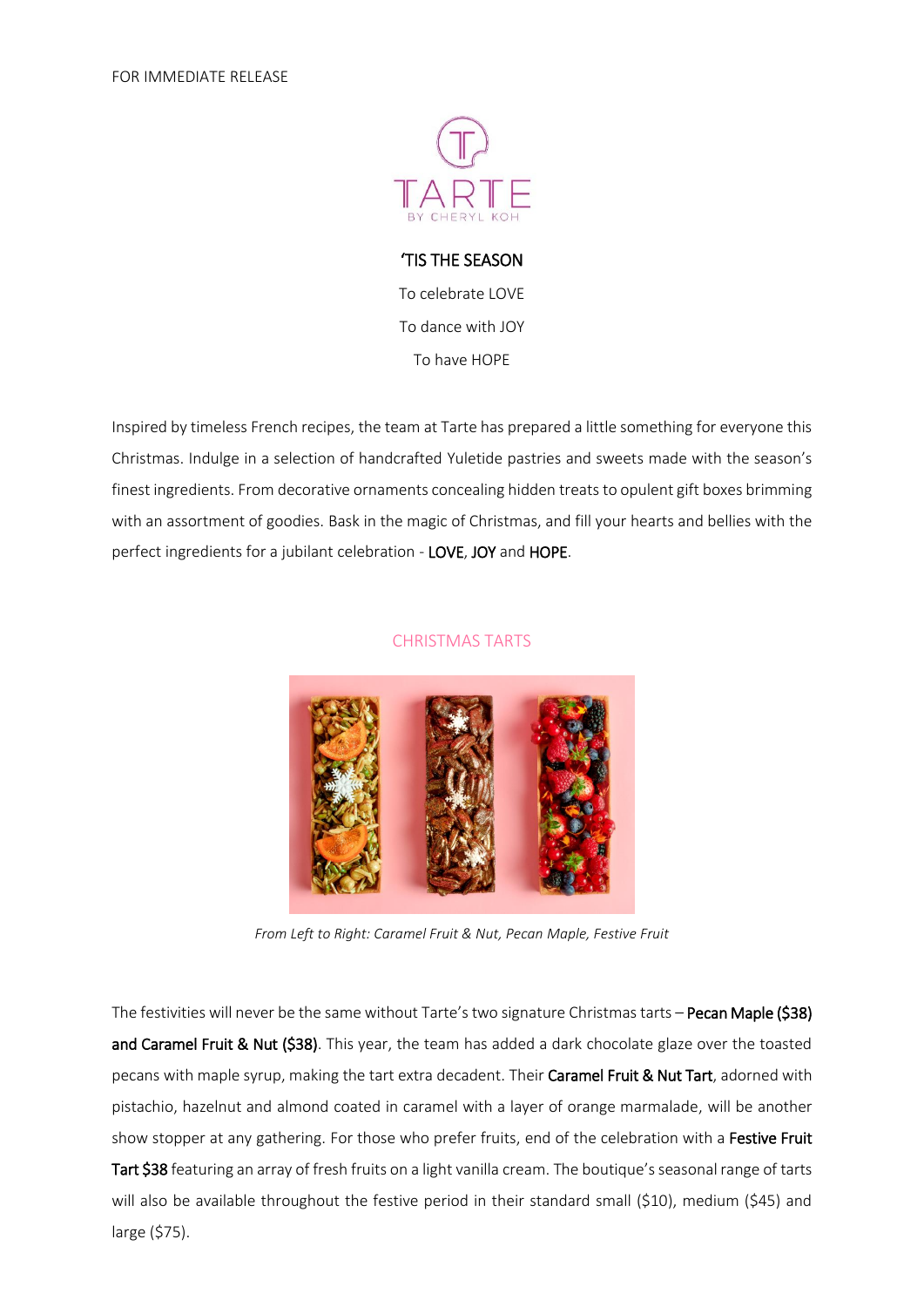## CHRISTMAS GIFT BOX



*From Left to Right: LOVE Gift Box, Gift Box*

Finding the perfect gift is never an easy task. This year, Chef Cheryl and her team have prepared opulent gift boxes - LOVE (\$240), JOY (\$150) and HOPE (\$80), which are bound to impress those whom you hold dear. LOVE would make an excellent choice for those who would like to enjoy the full range of Christmas goodies. It even comes with a half-bottle of Bruno Paillard champagne to toast to yet another wonderful year. From the team's signature Christmas Tarts to delightful Almond Chocolate Cake (\$38) to sweets such as Tahiti Vanilla Caramel Bonbon (\$15) or a box of Mulled Wine and Granny Smith Apple Pâte de Fruit (\$15) to name a few, each well-curated gift box is bound to put everyone in a jolly mood. The team has also brought in a range of caffeine-free premium Gourmet Flower Tea by KKOKDAM, which pairs beautifully with their Christmas Collection. These flowers are grown in a controlled environment in Korea and handpicked to ensure only the finest flowers are collected and dried to produce this amazing range of natural flower tea. Available in 3 refreshing flavours - Lemon & Chrysanthemum, Orange & Marigold, Grapefruit & Wool Flower, these teas are only available as part of the gift boxes.

## COOKIES & SWEETS



*Clockwise: Ornament Packaging for Cookies and Sweets, Chocolate Chip Cookie, Diamant Sablé Biscuit, Tahiti Vanilla Caramel Bonbon, Gingerbread Cookie*

For those looking for a smaller gift, we have a wonderful range of sweets and cookies concealed in ornamental boxes perfect for decorating one's Christmas tree. Tarte has prepared 3 types of cookies – Chocolate Chip Cookie (\$15), Fruit & Oatmeal Cookie (\$15) and Diamant Sablé Biscuit (\$15). The team has also prepared a decadent Macallan 12-year old Single Malt Whisky Chocolate Truffle (\$20) and wrapped in gold.

Spread good cheer with the help of Tarte's array of homemade goodies, which will lift the mood at an intimate soirée or a corporate event.